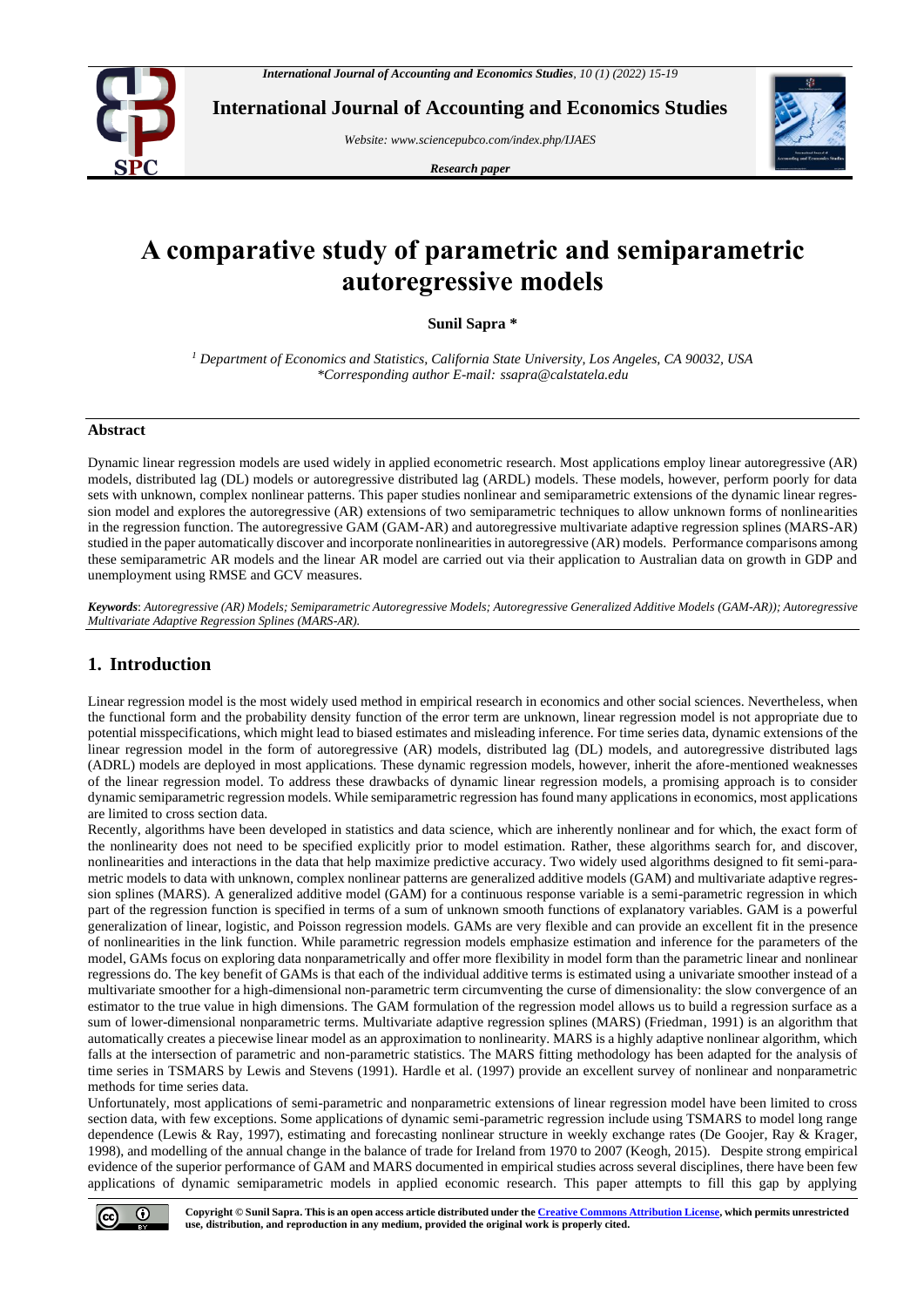autoregressive extensions of GAM and MARS to macroeconomic data and studying the relative predictive performance of autoregressive (AR) model, autoregressive generalized additive model (GAM-AR), and autoregressive multivariate adaptive regression splines (MARS-AR) model empirically via application of these techniques to data on GDP growth rate and unemployment rate for Australia.

The rest of this paper is organized as follows. Section 2 summarizes the Australian data on unemployment and GDP growth rate used in the paper. Section 3 presents the results of fitting an AR model to change in Australian unemployment rate on its own lags. Sections 4 and 5 present the GAM-AR and MARS-AR extensions respectively of the AR model and fit these models to the data. Section 6 compares the quality of fit performance while section 7 compares the predictive performance of the AR, GAM-AR, and MARS-AR models. Section 8 provides some concluding remarks.

## **2. Data**

The data on unemployment and GDP growth rate for Australia are from Australian Bureau of Statistics and are reproduced in Hill et al (2018). The data used here are from Hill et al. (2018) in which monthly data on the unemployment rate (ABS Series A84423050A) are converted to quarterly data using averages and the growth rate in GDP is taken from ABS Series A2304370T. The data consist of 153 quarterly observations on Australian macro variables GDP growth rate (G) and in unemployment rate (U) from 1978Q2 to 2016Q2. The data summary is displayed in Table 1.

The variables are defined as follows.

G =Quarterly percentage change in Australian. Gross Domestic Product (seasonally adjusted).

U = Quarterly Australian Unemployment Rate (seasonally adjusted)

DU = Change in Quarterly Australian Unemployment Rate (seasonally adjusted)

| <b>Table 1:</b> Summary Statistics |     |          |          |     |             |  |
|------------------------------------|-----|----------|----------|-----|-------------|--|
| Variable                           | Obs | Mean     | Std Dev  | Min | Max         |  |
|                                    | 153 | .7908497 | .7781016 | 1.U | $J \cdot I$ |  |
|                                    | 153 | 6.935294 | 1.766407 | T.J | .           |  |
|                                    |     |          |          |     |             |  |

## **3. Autoregressive (AR) linear regression model**

Okun's law states that change in unemployment from one period to the next depends on the rate of growth of GDP in the economy. Based on Okun's law, Hill et al. (2018) fitted the following distributed lag (DL) linear regression model to the Australian data on quarterly change in unemployment rate (DU) and GDP growth rate data (G) regressing DU on current and lagged values of G for the past two periods:

$$
DU(t) = \beta_1 + \beta_2 G(t) + \beta_3 G(t-1) + \beta_3 G(t-2) + e(t).
$$
\n(1)

Here the errors e (t) are i.i.d.  $(0, \sigma^2)$ .

In contrast with the DL regression model in (1) (Hill et al. (2018)), we fit the following autoregressive (AR) linear regression model to the Australian data on quarterly change in unemployment rate (DU) and GDP growth rate (G), which employs a linear regression of DU (t) on its own lagged values for the past two periods: DU (t-1) and DU (t-2).

$$
DU(t) = \beta_1 + \beta_2 DU(t-1) + \beta_3 DU(t-2) + e(t).
$$
 (2)

The results are displayed in Table 2. Both lagged variables DU (t-1) and DU (t-2) are highly significant and appear linearly in the estimated AR model. However, the maximum likelihood estimation of the AR model fails to account for potential nonlinearities in these predictors in the regression function and as such, the inference based on these results is likely to be unreliable.

| <b>Table 2:</b> Linear Regression: GLM Normal with Identity link for DU |             |            |             |                |  |
|-------------------------------------------------------------------------|-------------|------------|-------------|----------------|--|
| Variable                                                                | Coefficient | Std. Error | t-statistic | p-value        |  |
| <b>INTERCEPT</b>                                                        | $-0.00176$  | 0.02042    | $-0.086$    | 0.93145        |  |
| $DU(t-1)$                                                               | 0.43876     | 0.08025    | 5.468       | $1.91e-07$ *** |  |
| $DU(t-2)$                                                               | 0.23326     | 0.08025    | 2.907       | $0.00422$ **   |  |

Signif. Codes:  $0$  '\*\*\*'  $0.001$  '\*\*'  $0.01$  '\*'  $0.05$  '.'  $0.1$  ' ' 1

Residual standard error: 0.2501 on 147 degrees of freedom Multiple R-squared: 0.3638, Adjusted R-squared: 0.3552 F-statistic: 42.03 on 2 and 147 DF, p-value: 3.656e-15  $AIC = 14.92759$ 

# **4. Generalized additive autoregressive (GAM-AR) models**

GAMs are semiparametric generalized linear models. These models extend traditional linear models by allowing for a link between the nonlinear nonparametric predictor and the expected value of y. Generalized additive models (GAMs) have been studied extensively in the regression context by Hastie & Tibshirani (1990). The GAM-AR model in eqn. (3) is a generalization of the first-order nonlinear AR model of Jones (1978). It is very flexible as it encompasses linear AR models and many interesting nonlinear models as special cases. These models naturally generalize the linear regression models and allow interpretation of marginal changes, i.e., the effect of one variable (or lagged variable) on the mean function. They combine flexible nonparametric modeling of many variables with statistical precision that is typical for just one explanatory variable. Accurate estimation can be achieved with moderate sample sizes.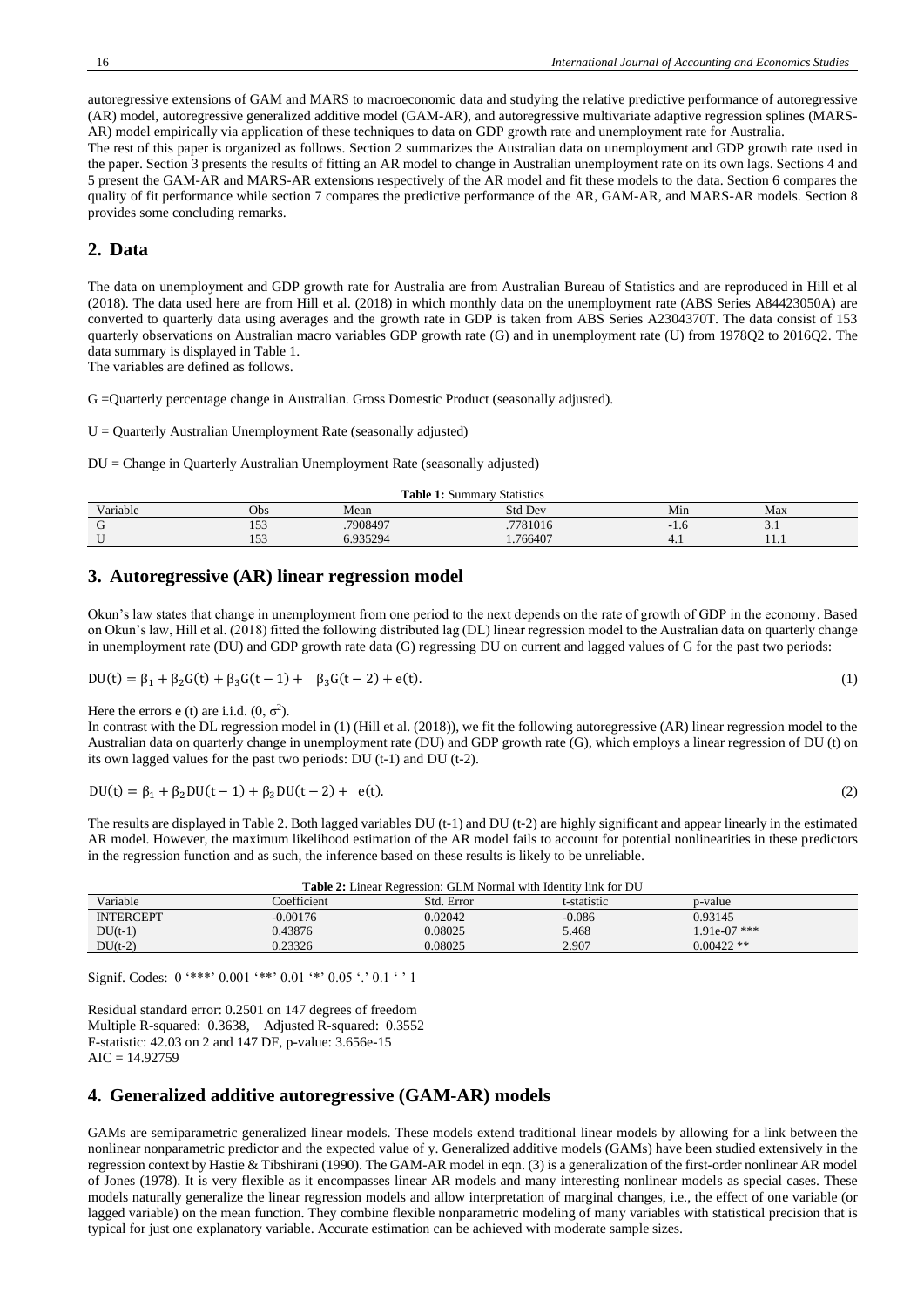An autoregressive generalized additive (GAM-AR)) model is defined as

$$
y(t) = \alpha + \sum_{j=1}^{p} f_j(y(t-j)) + e(t),
$$
\n(3)

where  $f_1(\cdot), \ldots, f_p(\cdot)$  are smooth nonparametric functions and e(t) are i.i.d.  $(0, \sigma^2)$ .

The two main approaches to estimation of GAMs are backfitting with local scoring algorithm, which employs smoothed partial residuals Hastie and Tibshirani, (1990) and penalized regression splines (PIRLS) (Wood, 2006).

The backfitting approach employs partial residuals  $e(t) = S(y(t) - \alpha - \sum_{j\neq i} f_j(y(t-j))$  for actual fitting of the GAM model to the data (Hastie and Tibshirani, 1990). The process is iterated until convergence. Chen & Tsay (1993) use backfitting algorithms, such as the Alternating Conditional Expectation (ACE) algorithm and the BRUTO algorithm of Hastie & Tibshirani (1990) to fit the additive model (3). The alternative PIRLS approach (Wood, 2006) fits GAMs to the data by employing basis expansions of smooth functions and penalized likelihood maximization for model estimation in which wiggly models are penalized more heavily than smooth models in a controllable manner, and the degree of smoothness is chosen based on cross validation, or AIC or Mallows' criterion. Backfitting has the advantage that it can be used with any scatterplot smoother while PIRLS has the advantage that estimation of the smoothing parameter using generalized cross validation is integrated into estimation.

#### **Application of GAM-AR to data on unemployment and GDP growth rate for Australia**

The following GAM-AR model was fitted to the Australian data on unemployment and GDP growth rate using an identity link for DU(t) and nonparametric smooth terms for  $DU(t-1)$  and  $DU(t-2)$ :

$$
DU(t) = \beta_1 + f_2(DU(t-1)) + f_3(DU(t-2)) + e(t),
$$
\n(4)

where  $f_2(\cdot)$  and  $f_3(\cdot)$  are smooth nonparametric functions and e (t) are i.i.d.  $(0, \sigma^2)$ .

All the computations for the GAM-AR model were performed using the R package mgcv (Wood, 2021). The results are displayed in Table 3. Both lagged variables DU (t-1) and DU (t-2) are highly significant and appear nonlinearly in the estimated GAM-AR model.

#### **Table 3:** GAM-AR Regression of DU (T) on Its First 2 Lags

| <b>TT</b><br>Variable | $\sim$ $\sim$<br>ticient<br>$\Omega$ <sup>++</sup><br>$\mathbf{A}$ | <b>T</b><br>Std.<br>$_{\rm H}$ rror<br>----- | -statistic                                            | -value     |
|-----------------------|--------------------------------------------------------------------|----------------------------------------------|-------------------------------------------------------|------------|
| $\sim$<br>N<br>к<br>  | 0.00400                                                            | 0.0107<br>. v<br>J.O<br>$\sim$               | $\sim$ $\sim$<br>- 1<br>$\mathbf{v} \cdot \mathbf{v}$ | ററ<br>U.OJ |

Approximate significance of smooth terms:

| T<br>$\cdot$ $\cdot$ $\cdot$<br>Variable | Estimated df | Refined df |                       | p-value          |
|------------------------------------------|--------------|------------|-----------------------|------------------|
| $DU(t-1)$                                | 5.842        | 3.864      | 1.772<br><u>0.77J</u> | $\leq 2e-16$ *** |
| $DU(t-2)$                                | 3.829        | 4.705      | 3.031                 | $0.0129 *$       |

Signif. Codes:  $0$  '\*\*\*'  $0.001$  '\*\*'  $0.01$  '\*'  $0.05$  '.'  $0.1$  ' ' 1

R-sq.  $(adi) = 0.457$  Deviance explained = 49.3%  $GCV = 0.056689$  Scale est. = 0.052656 n = 150

 $AIC = -3.641013$ 

## **5. Multivariate adaptive regression splines autoregressive (MARS-AR) model**

Multivariate Adaptive Regression Splines (MARS) is a relatively novel technique that combines classical linear regression, mathematical construction of splines, and binary recursive partitioning to produce a local model where relationships between dependent and independent variables are either linear or non-linear. To do this, MARS approximates the underlying function through a set of adaptive piecewise linear regressions termed basis functions (BF) (Friedman, 1991).

MARS is a nonparametric regression technique that automatically models nonlinearities and interactions among independent variables. The MARS model does not require any a priori assumptions about the underlying functional relationship between dependent and independent variables. Instead, this relation is discovered from a set of coefficients and piecewise polynomials of degree q (basis functions) that are entirely "driven" from the regression data  $(X, y)$ . The MARS regression model is constructed by fitting basis functions to distinct intervals of the independent variables. Generally, piecewise polynomials, also called splines, have pieces smoothly connected at knots k. For a spline of degree q, each segment is a polynomial function; MARS uses two-sided truncated power functions as spline basis functions (Boehmke and Greenwell, 2020 and Friedman, 1991).

The nonlinear AR model can be represented as

$$
y(t) = f(y(t-1), y(t-2), \dots) + e(t),
$$
\n(5)

where  $e(t)$  is a series of innovations, which is independent of past y(t). Lewis & Stevens (1991) extended the MARS to the MARS-AR model and proposed the following adaptive spline threshold autoregressive (ASTAR) model built by estimating f as a weighted sum of basis functions:

$$
y(t) = \sum_{i=1}^{k} c_i B_i (y(t - j)) + e(t),
$$
\n(6)

where each  $c_i$  is a constant coefficient and B<sub>i</sub>(y(t-j)) are product basis functions of truncated splines  $T(y(t-j)) = (k - y(t-j))$  and  $T'(y(t-j))$  $= (y(t-j) - k)$  associated with the subregions Rj, j = 1,2,...s in the domain of the lag variables  $(y(t-1), ..., y(t-p))$ , where  $(u)$  = max(0,u) = u if  $u > 0$  and  $(u)_{+} = 0$  if  $u < 0$ . Each basis function can take one of three forms: a constant 1, a hinge function h(y (t-j)) = T(y(t-j)) or T<sup>+</sup>(y(t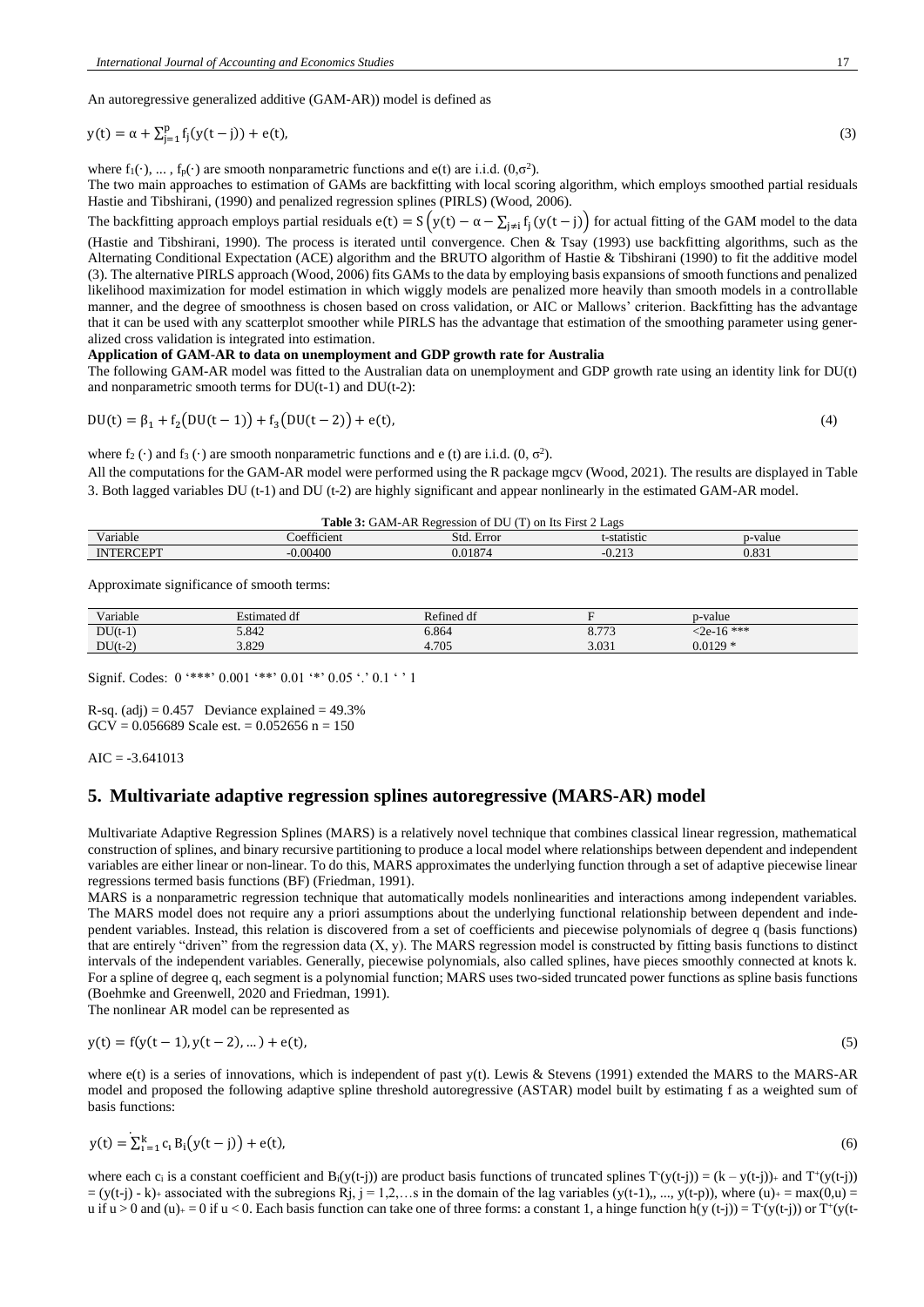j)), or a product of two or more hinge functions forming a model interaction between two or more variables, where k is a constant called a knot.

MARS automatically produces kinks in the predicted y to take account of non-linearities in the regression function f (.). To fit a MARS model, the following three main steps are applied (Friedman (1991)). In the first step, basis functions are added to the model using a forward stepwise procedure. The predictor and the knot location that contribute significantly to the model are selected. In this stage, interactions are also introduced to examine if they could improve the model's fit. In the second step, the basis functions with the least contribution are eliminated using backward pruning. To overcome overfitting, a generalized cross-validation (GCV) statistic is usually used, where a penalty for model complexity is accounted for. The last step selects the optimum MARS model from a group of recommended models based on the fitting and predictive capability of each.

## **Application of MARS-AR to data on unemployment and GDP growth rate for Australia**

Our hypothesis is that in modelling the distribution of DU (t), the dependent variable is related to its own lags DU(t-1), DU(t-2),… in a non-linear and local fashion. Local nonparametric models are suitable under such a hypothesis since they use a strategy of local variable selection and reduction and are flexible enough to allow non-linear relationships. MARS-AR was applied to the Australian data on unemployment and growth rate of GDP. Using DU (t) as the dependent variable, the results are presented in table 4 for MARS-AR allowing for interactions between DU (t-1) and DU (t-2). Table 4 displays a list of 5 main basis functions and their coefficients. The hinge function h(u) is the bisector of the first quadrant if u is greater than 0 and is 0 if u is less than or equal to 0.

All of the computations for the MARS-AR model were performed using the R package earth (Milborrow, 2018). Table 4 presents the results for the MARS-AR model built allowing interactions between the predictors DU (t-1) and DU (t-2). The basis functions B2 and B3 account for the main nonlinear effect of DU (t-1), the basis functions B4 and B5 account for the main nonlinear effect of DU (t-2), and the basis function B6 accounts for the interaction effect of DU (t-1) and DU (t-2).

|--|

| <b>Basis Function</b> | Definition                      | Coefficients  | Std. Error | t-statistic | p-value      |
|-----------------------|---------------------------------|---------------|------------|-------------|--------------|
| B <sub>1</sub>        |                                 | 0.04479089    | 0.04870156 | 0.91970     | 0.35926691   |
| B <sub>2</sub>        | $h(DU(t-1)-0.4)$                | $-2.21841604$ | 0.46988012 | $-4.72124$  | 5.5034e-06   |
| B <sub>3</sub>        | $h(DU(t-1)-0.1)$                | 1.35502167    | 0.26764325 | 5.06279     | $1.2433e-06$ |
| B4                    | $h(DU(t-2)-0.4)$                | $-2.17641303$ | 0.63567941 | $-3.42376$  | 0.00080459   |
| B <sub>5</sub>        | $h(0.4-DU(t-2))$                | $-0.28759959$ | 0.09121120 | $-3.15312$  | 0.00196621   |
| <b>B6</b>             | $h(DU(t-1)-0) * h(DU(t-2)-0.1)$ | 2.51529906    | 0.80693241 | 3.11711     | 0.00220541   |

Earth selected 6 of 15 terms, and 2 of 2 predictors

Termination condition: Reached nk 21

Importance: DU (t-1), DU (t-2)

Number of terms at each degree of interaction: 1 4 1

Earth GCV 0.0598185 RSS 7.430355 GRSq 0.3876206 RSq 0.4860589

Interpretation of MARS-AR results

To begin with, for a single knot, our hinge function is h (DU (t-1)-0.1) such that

DU (t) =  $0.04479089 + 1.35502167$  (DU (t-1) – 0.1) if DU (t-1) > 0.1.

Once the first knot has been found, search continues for a second knot, which is found at 0.4. This results in the following linear models for DU (t):

DU (t) =  $0.04479089 - 2.21841604$  (DU (t-1) – 0.4) if DU (t-1) > 0.4.

and so on. The next knot is found at DU  $(t-2) = 0.4$ , resulting in the following linear models for the second last knot:

DU (t) =  $0.04479089 - 2.17641303$  (DU (t-2) - 0.4) if DU (t-2) > 0.4,

 $= 0.04479089 - 0.28759959 (0.4 - DU (t-2))$  if DU (t-2) < 0.4.

The last pair of knots are found at DU  $(t-1) = 0$  and DU  $(t-2) = 0.1$ , resulting in the following model for DU  $(t)$ :

DU (t) =  $0.04479089 + 2.51529906$  (DU (t-1) –0)\*(DU (t-2)-0.1) if DU (t-1) > 0 and DU (t-2) > 0.1.

To interpret an interaction term, the main effect variables along with their interaction term should be set together in the basis function. For example, the basis function in the model for the interaction of V9 and V10 can be written as:  $DU(t) = 0.04479089 + 1.35502167(DU(t-1)-1.04996)$ 0.1)<sub>+</sub> - 2.21841604(DU(t-1)-0.4)<sub>+</sub> -2.17641303(DU(t-2)-0.4)<sub>+</sub> -0.28759959(0.4- DU(t-2))<sub>+</sub> -0.019203989(DU(t-1)-0)<sub>+</sub>\*( DU(t-2)-0.4)<sub>+</sub>. MARS algorithm is designed to retain only the statistically significant terms and as such only these terms are displayed. Nevertheless, the variable importance measures computed by MARS rank the three predictors in the following order of relevance in predicting DU (t): DU(t-1), DU(t-2). It is also interesting to note that nonlinearities in DU(t-1) and DU(t-2) as well as the interactions between DU(t-1) and DU(t-2) are automatically discovered and incorporated by the models built by MARS-AR, which the nonlinear least squares method fails to detect.

# **6. Comparing the model fitting performance of AR, GAM-AR and MARS-AR regressions**

Table 5 displays the results of fitting the linear AR and the semiparametric AR models: GAM-AR and MARS-AR models to the Australian data for change in unemployment (DU) and growth in GDP (G). The table displays the GCV and AIC for each model. For 2 lagged predictors in each model, GAM-AR has the lowest GCV and AIC and the AR model has the highest GCV and AIC of all models. This indicates that of the three models, the GAM-AR model provides the best fit to the data. Furthermore, a negative AIC for GAM-AR and positive AICs for the AR and MARS-AR models are indicative of a lower degree of information loss for GAM-AR relative to the AR and MARS-AR models. Finally, both the GAM-AR and the MARS-AR provide a better fit than the linear AR model as the latter fails to take account of nonlinearity in the data on DU.

**Table 5:** Model Fitting Results for AR, GAM-AR, and MARS-AR

| <b>MODEL</b> | GCV        | AIC         |
|--------------|------------|-------------|
| AR           | 0.06422989 | 14.92759    |
| GAM-AR       | 0.056689   | $-3.641013$ |
| MARS-AR      | 0.0598185  | 0.05913259  |